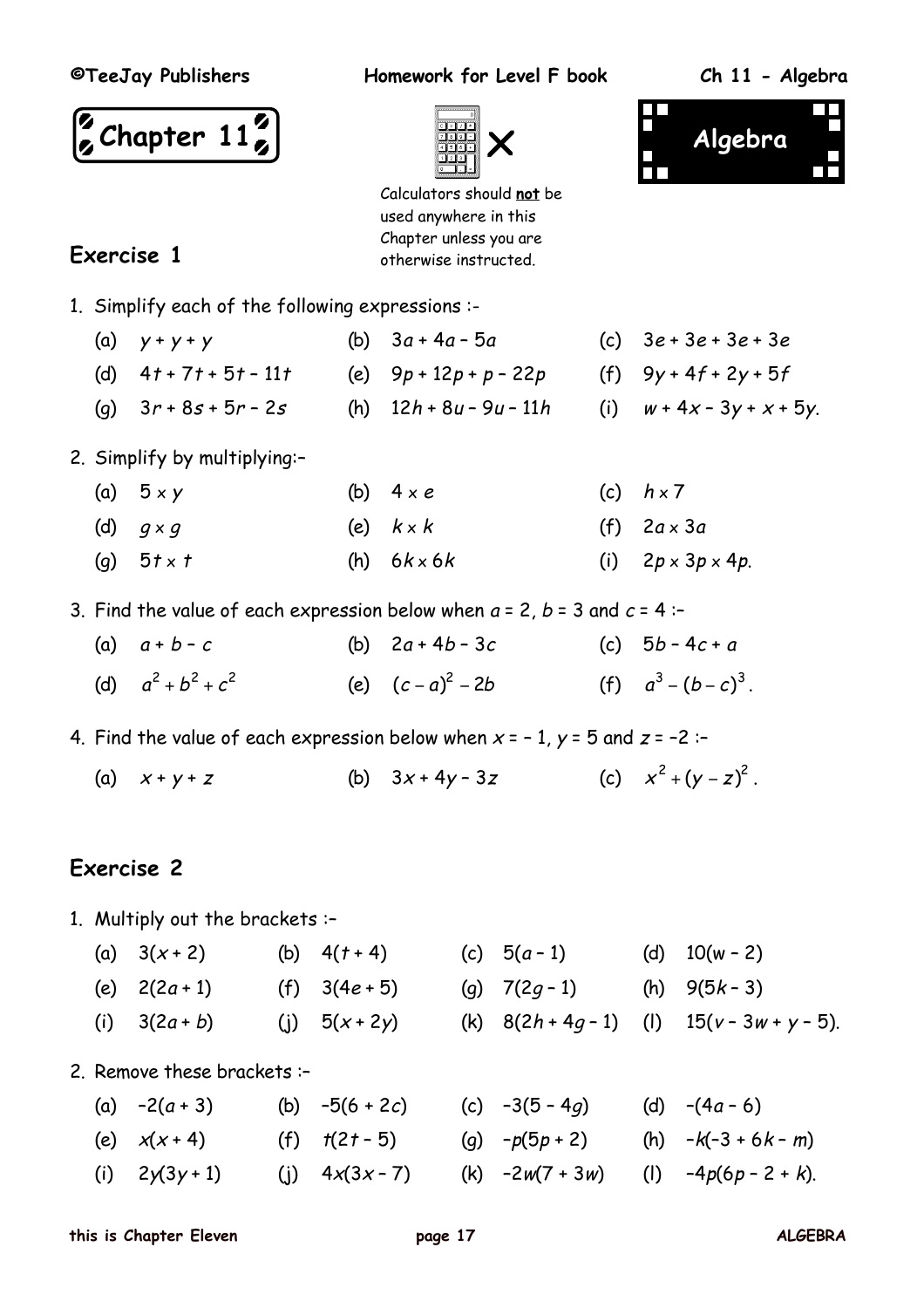3. Find the areas of each shape below :–



## **Exercise 3**

Multiply out the brackets and simplify :-

- 1. (a)  $2(x+3)+1$  (b)  $3(y+4)+5$  (c)  $7(k-1)+10$ (d)  $5(t - 2) - 5$  (e)  $3(2q + 4) + 8$  (f)  $6(3x + 1) - 6$ (g)  $8(3e-2)+5$  (h)  $9(4h+7)-60$  (i)  $4(w+1)-4w$ . 2. (a)  $2(f+3) + 3(f+1)$  (b)  $4(y+2) + 7(y+1)$  (c)  $6(b+3) + 2(b-5)$ 
	- (d)  $5(2q+2)+4(q-3)$  (e)  $7(p+3)-5(p+1)$  (f)  $7(2q+3)-4(3q-5)$
	- (g)  $5(3m-2) + 3(2m-6)$  (h)  $4(3p-4) 3(4p-5)$  (i)  $5u(2u+3) 2u(u-7)$ .
- 3. (a)  $5 4(y + 2)$  (b)  $12 3(2b + 4)$  (c)  $6 3(2u 2)$ (d)  $6m - 2(4 + 3m)$  (e)  $3h - 5(2h - 1) + 6h$  (f)  $r - (r - 1) + (-1)$ .
	-
- 4. A rectangular card has length  $3x + 1$ centimetres and breadth 5 centimetres.

A smaller rectangle with sides 3 cm by  $2x - 3$  cm is cut from the card.

Find in terms of  $x$  and  $y$  the area of card left (shaded area) in its simplest form.

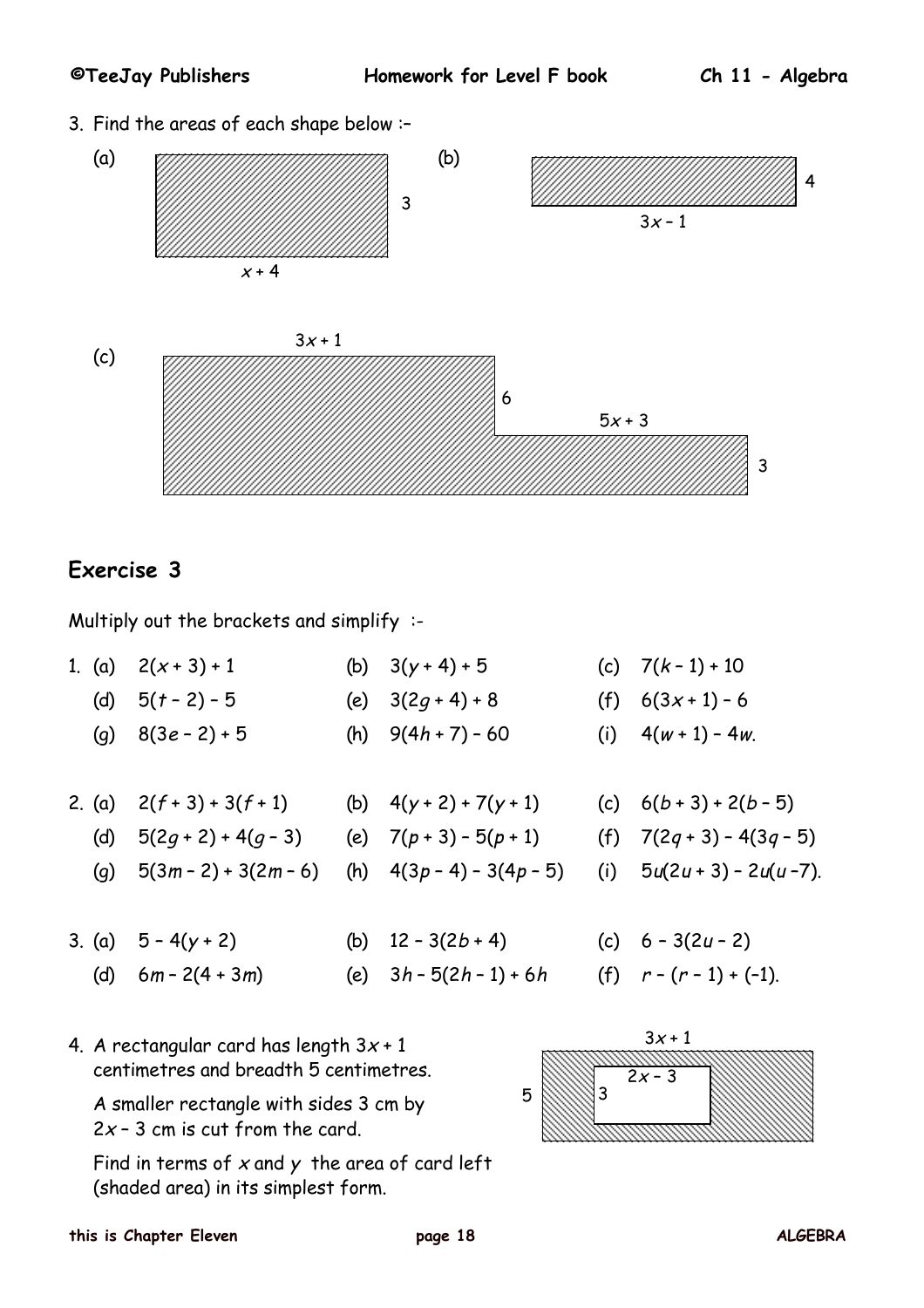#### **Exercise 4**

- 1. Find the value of each of the following when  $a = 1$ ,  $b = 2$ ,  $c = 3$  and  $d = 4$ :-
	- (a) 2a (b) 4c (c)  $2d+1$  (d)  $a+b+c+d$ (e)  $2a + 3c$  (f)  $5b - 2d$  (g)  $3a + 2b + c - 2d$  (h)  $ab + cd$ (i)  $4ab + d - 2abc$  (j)  $(a + c)^2$  (k)  $a^2 + b^2 + c^2$  (l)  $(a + b - c)^2$ (m)  $(c-d)^3$  (n)  $\sqrt{(c^2 + d^2)}$  (o) 2abc ÷ d (p) a + d(bc − ab).
- 2. Find the value of each of the following when  $e = -1$ ,  $f = 3$ ,  $q = -2$  and  $h = 2$ :
	- (a)  $5e + f$  (b)  $3f + 2g h$  (c)  $3e + 2f 3g$  (d)  $ef + gh$ (e)  $2fg + e^3$  (f)  $(eh - gf)^2$  (g)  $e^2 - h^2 - g^2 + f^2$  (h)  $3(2e + f) + 2h^2$ (i)  $\frac{1}{2}(h+e)^2$  (j) 2efgh (k)  $e^2(f^2-h^2)$  (l) fg(3e-5g)÷eh.

## **Exercise 5**

- 1. Copy and factorise :–
	- (a)  $3a + 6 = 3(... + ...)$  (b)  $8q 20 = 4(... ...)$  (c)  $10y + 25x = 5(... + ...)$ (d)  $ab + 4a = a(... + ... )$  (e)  $2kq + 2kp = 2k(... + ...)$  (f)  $6b + 9b<sup>2</sup> = 3b(... + ... ).$
- 2. Factorise :–
	- (a)  $2a + 4$  (b)  $3x + 12$  (c)  $5k 40$  (d)  $6p + 6q$ (e)  $12x + 15$  (f)  $16y + 24$  (g)  $24k - 15$  (h)  $9a + 21b$ (i)  $3x + 9y + 6$  (i)  $4d + 6e + 10f$  (k)  $12w + 30h - 18$  (l)  $15q - 45p + 75m$ .

3. Factorise fully :–

| (a) $3ab + 21b$      | (b) $12cd + 15c$ | (c) $30$ <i>pqr</i> - $24$ <i>pq</i> |
|----------------------|------------------|--------------------------------------|
| (d) $5x - 15xy + xz$ | (e) $x^2 + 4x$   | (f) $3y^2 + 6y$                      |
| (g) $8x^2 + 4x$      | (h) $12y - y^2$  | (i) $x^2 + x$                        |
| (j) $12x^2 + 4x$     | (k) $x^3 + x$    | (1) $y^3 + y^2 + y$ .                |